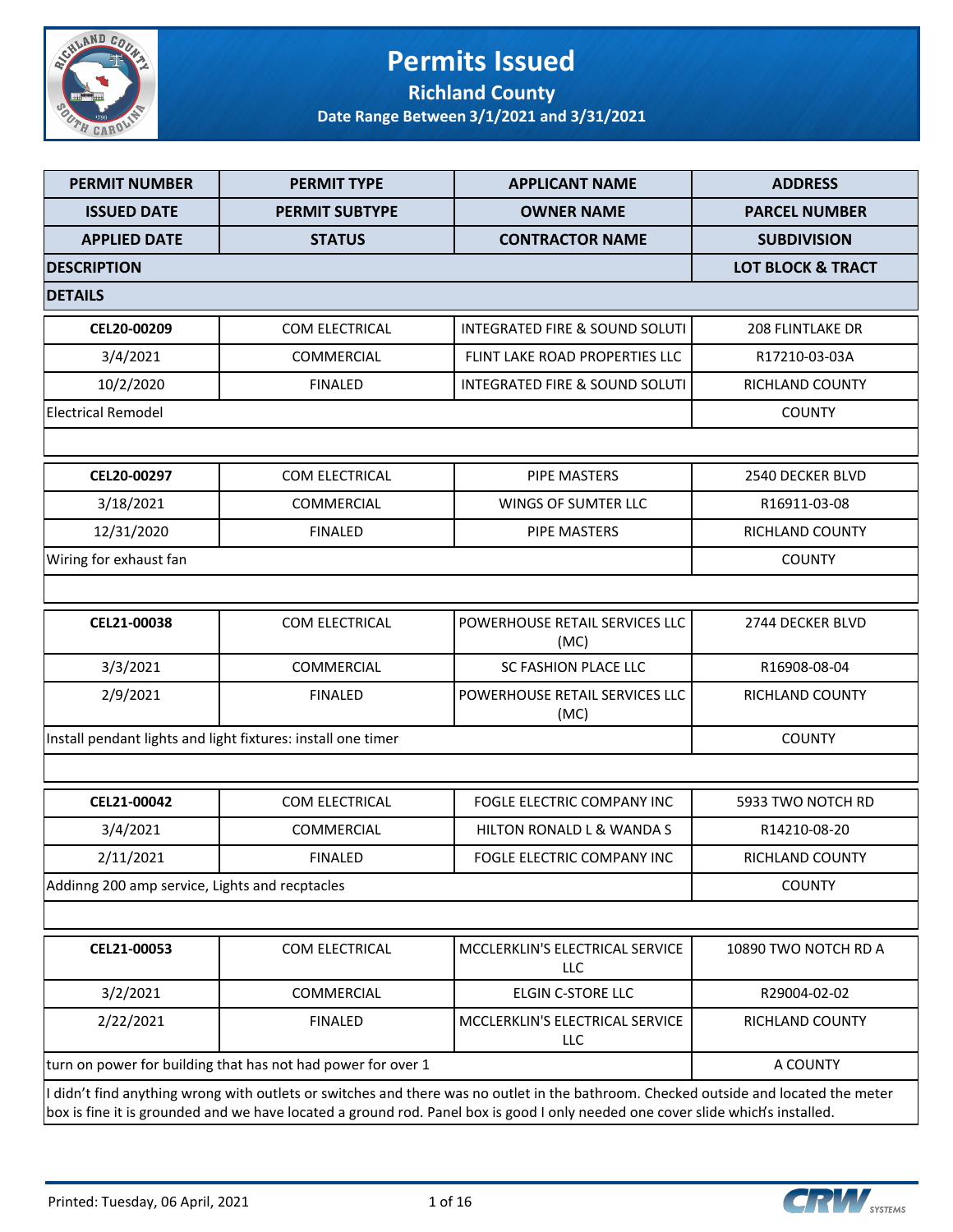

**Richland County**

| CEL21-00057                                             | COM ELECTRICAL | ROYCE POWER & ELECTRIC LLC                 | 7216 HUNT CLUB RD      |
|---------------------------------------------------------|----------------|--------------------------------------------|------------------------|
| 3/5/2021                                                | COMMERCIAL     | Spectrum                                   |                        |
| 2/26/2021                                               | <b>FINALED</b> | ROYCE POWER & ELECTRIC LLC                 | RICHLAND COUNTY        |
| Spectrum Power Supply                                   |                |                                            | <b>COUNTY</b>          |
| 20Amp service                                           |                |                                            |                        |
| CEL21-00058                                             | COM ELECTRICAL | LIGHTPATH ELECTRIC CO                      | 8209 TWO NOTCH RD      |
| 3/8/2021                                                | COMMERCIAL     | TMP INVESTMENTS LLC                        | R17113-01-24           |
| 3/1/2021                                                | <b>ISSUED</b>  | LIGHTPATH ELECTRIC CO                      | RICHLAND COUNTY        |
| New Construction of automatic car wash                  |                |                                            | <b>COUNTY</b>          |
|                                                         |                |                                            |                        |
| CEL21-00059                                             | COM ELECTRICAL | <b>GIBSON ELECTRIC LLC</b>                 | 120 NORTHPOINT CT      |
| 3/10/2021                                               | COMMERCIAL     | NORTH COLUMBIA VENTURES LLC                | R14900-01-19           |
| 3/1/2021                                                | <b>FINALED</b> | <b>GIBSON ELECTRIC LLC</b>                 | <b>RICHLAND COUNTY</b> |
| Demolition & Reworking some electrical                  |                |                                            | <b>COUNTY</b>          |
| Demo add switches & reloate wiring                      |                |                                            |                        |
| CEL21-00060                                             | COM ELECTRICAL | <b>BOBBY CORLEY AND ASSOCIATES</b><br>(MC) | 1237 COOGLER RD        |
| 3/9/2021                                                | COMMERCIAL     |                                            | R04100-07-65           |
| 3/2/2021                                                | <b>FINALED</b> | Bobby corley                               | RICHLAND COUNTY        |
| Install power for att&t at tower site                   |                |                                            | <b>COUNTY</b>          |
|                                                         |                |                                            |                        |
| CEL21-00061                                             | COM ELECTRICAL | <b>BRUNSON COLEMAN ELECTRIC</b>            | 2470 DECKER BLVD       |
| 3/8/2021                                                | COMMERCIAL     | EXTRA SPACE PROPERTIES NINETY              | R16910-01-04           |
| 3/2/2021                                                | <b>FINALED</b> | <b>BRUNSON COLEMAN ELECTRIC</b>            | RICHLAND COUNTY        |
| replacing light fixtures in back of extra space storage |                |                                            | <b>COUNTY</b>          |
| replacing 50 lights                                     |                |                                            |                        |
| CEL21-00062                                             | COM ELECTRICAL | REFRIGERATION SERVICES INC                 | 9732 TWO NOTCH RD      |
| 3/8/2021                                                | COMMERCIAL     | NCNB SOUTH CAROLINA                        | R20014-04-02           |
| 3/4/2021                                                | <b>FINALED</b> | REFRIGERATION SERVICES INC                 | RICHLAND COUNTY        |
| Disconnect and reconnect existing circuits for remodel  |                |                                            | <b>COUNTY</b>          |
| Work under CBD20-00254                                  |                |                                            |                        |

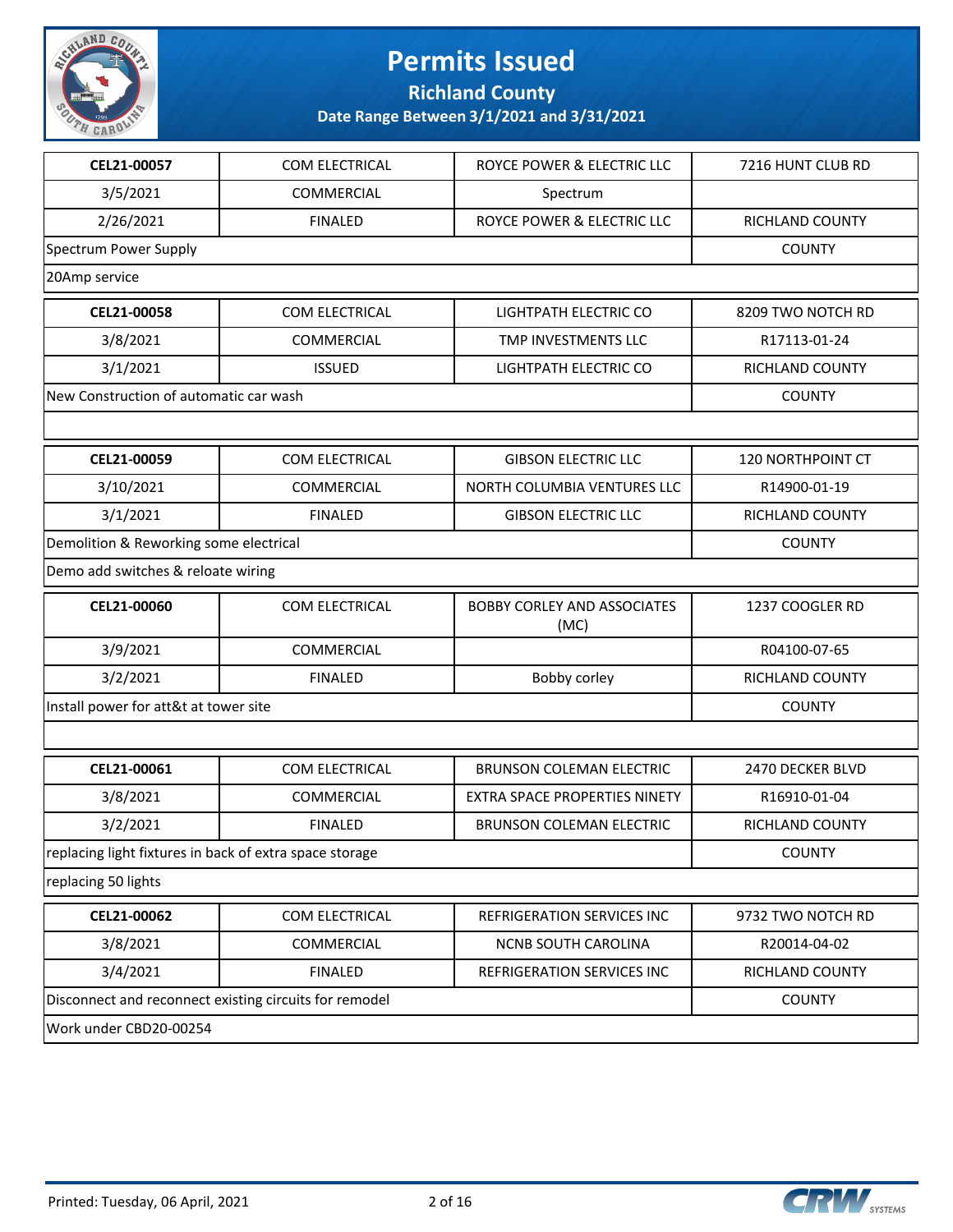

**Richland County**

| CEL21-00063                                         | COM ELECTRICAL    | ECLECTIC ELECTRIC SERVICE LLC DBA<br>MR ELECTRIC OF COLUMBIA | 101 BLACK CREEK LN U |
|-----------------------------------------------------|-------------------|--------------------------------------------------------------|----------------------|
| 3/5/2021                                            | COMMERCIAL        | ST JOHN'S PLACE HOMEOWNERS                                   | R03515-04-01         |
| 3/4/2021                                            | <b>FINALED</b>    | ECLECTIC ELECTRIC SERVICE LLC DBA<br>MR.ELECTRIC OF COLUMBIA | RICHLAND COUNTY      |
| inspect the service pole at entrance of subdivision |                   |                                                              | <b>U COUNTY</b>      |
|                                                     |                   |                                                              |                      |
| CEL21-00064                                         | COM ELECTRICAL    | <b>BOWMAN ELECTRICAL LLC</b>                                 | 493 TOWN CENTER PL 3 |
| 3/8/2021                                            | COMMERCIAL        | WITZLING DAVID                                               | R22911-03-01         |
| 3/4/2021                                            | <b>ISSUED</b>     | <b>BOWMAN ELECTRICAL LLC</b>                                 | RICHLAND COUNTY      |
| Upgrade Unit per prints                             |                   |                                                              | 3 COUNTY             |
|                                                     |                   |                                                              |                      |
| CEL21-00066                                         | COM ELECTRICAL    | PATCO ELECTRICAL CONTRACTORS<br><b>INC</b>                   | 11115 BROAD RIVER RD |
| 3/17/2021                                           | COMMERCIAL        | <b>BROAD RIVER OP-E LLC</b>                                  | R02600-07-08         |
| 3/8/2021                                            | <b>ISSUED</b>     | PATCO ELECTRICAL CONTRACTORS<br><b>INC</b>                   | RICHLAND COUNTY      |
| Complete wiring of new Human Bean Coffee Shop       |                   |                                                              | <b>COUNTY</b>        |
| Building permit # CDB20-00237                       |                   |                                                              |                      |
| CEL21-00070                                         | COM ELECTRICAL    | <b>PIPE MASTERS</b>                                          | 10050 TWO NOTCH RD 9 |
| 3/31/2021                                           | COMMERCIAL        | RIVERCREST REALTY ASSOC LLC                                  | R22808-02-28         |
| 3/11/2021                                           | <b>ISSUED</b>     | <b>Pipe Masters</b>                                          | RICHLAND COUNTY      |
| Wiring for exhaust fan                              |                   |                                                              | 9 COUNTY             |
|                                                     |                   |                                                              |                      |
| CEL21-00072                                         | COM ELECTRICAL    | <b>DEER POND LLC</b>                                         | 10115 FARROW RD      |
| 3/15/2021                                           | <b>COMMERCIAL</b> | WHALEY STREET PROPERTIES LLC                                 | R17500-04-35         |
| 3/11/2021                                           | <b>ISSUED</b>     | DEER POND LLC                                                | RICHLAND COUNTY      |
| install service to portable building                |                   |                                                              | <b>COUNTY</b>        |
|                                                     |                   |                                                              |                      |
| CEL21-00073                                         | COM ELECTRICAL    | ROYCE POWER & ELECTRIC LLC                                   | 4747 ALPINE RD A     |
| 3/26/2021                                           | COMMERCIAL        | <b>WRIGHT MARK W</b>                                         | R19712-10-31         |
| 3/12/2021                                           | <b>FINALED</b>    | ROYCE POWER & ELECTRIC LLC                                   | RICHLAND COUNTY      |
| Spectrum Power Supply                               |                   |                                                              | A                    |
| 20Amp service                                       |                   |                                                              |                      |

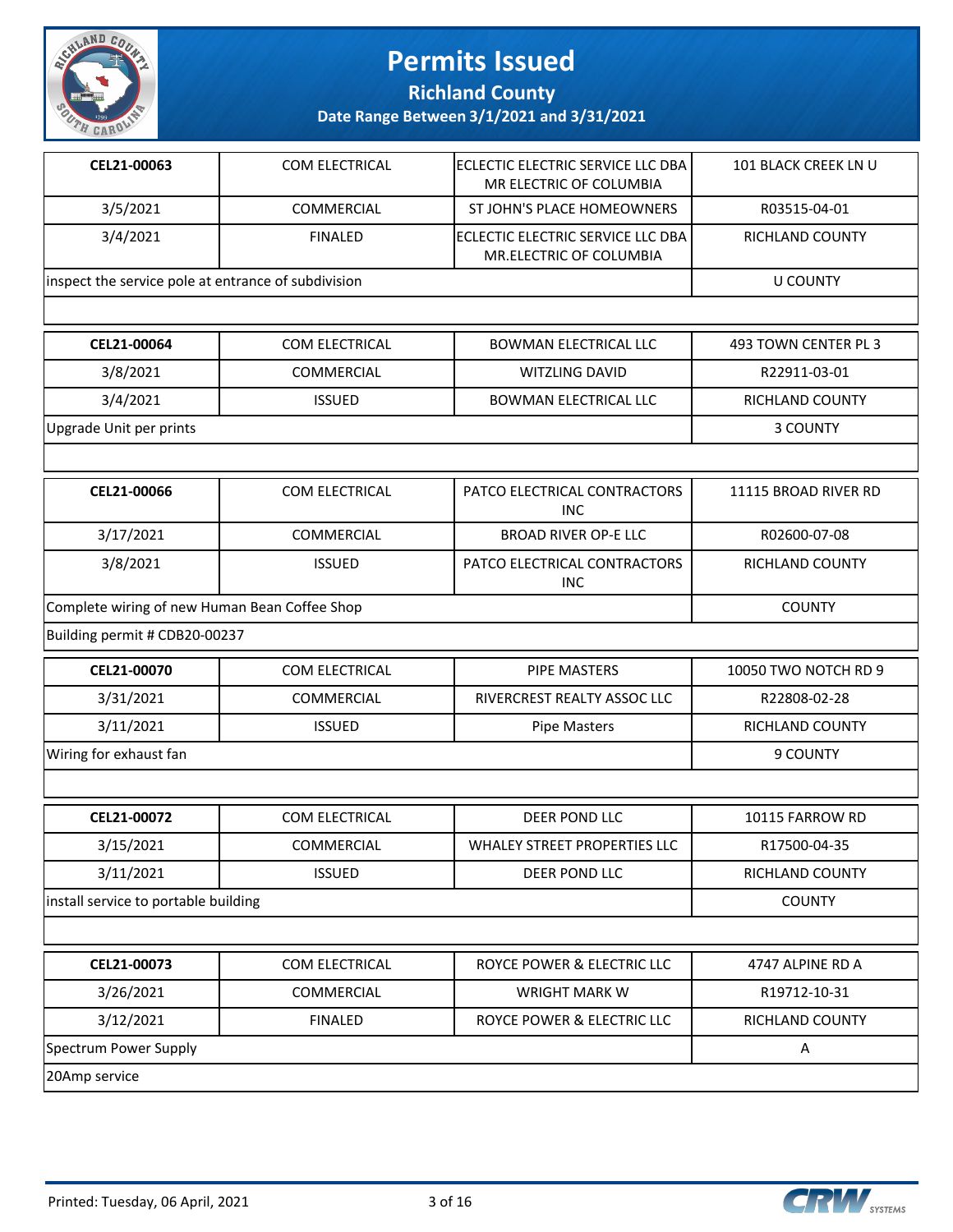

**Richland County**

| CEL21-00076                                         | COM ELECTRICAL    | <b>T CONTRACTOR (GC)</b>             | 2114 CLEMSON RD       |
|-----------------------------------------------------|-------------------|--------------------------------------|-----------------------|
| 3/15/2021                                           | <b>COMMERCIAL</b> | 2108 CLEMSON ROAD LLC                | R20200-01-32          |
| 3/15/2021                                           | <b>ISSUED</b>     | <b>T CONTRACTOR (GC)</b>             | RICHLAND COUNTY       |
| <b>ELECTRICAL PER PLANS</b>                         |                   |                                      | <b>COUNTY</b>         |
|                                                     |                   |                                      |                       |
| CEL21-00079                                         | COM ELECTRICAL    | FRANK'S ELECTRICAL SERVICE           | 6941 N TRENHOLM RD P2 |
| 3/18/2021                                           | COMMERCIAL        | OLMSTED U S V LLC                    | R16907-01-01          |
| 3/16/2021                                           | <b>ISSUED</b>     | FRANK'S ELECTRICAL SERVICE           | RICHLAND COUNTY       |
| Wire barbershop/solon                               |                   |                                      | <b>P2 COUNTY</b>      |
|                                                     |                   |                                      |                       |
| CEL21-00080                                         | COM ELECTRICAL    | SAMMY PHILLIPS ELECTRIC INC          | 120 FORUM DR          |
| 3/18/2021                                           | COMMERCIAL        | <b>BRANCH SANDHILL ASSOCIATES LP</b> | R23000-05-02          |
| 3/17/2021                                           | <b>ISSUED</b>     | SAMMY PHILLIPS ELECTRIC INC          | RICHLAND COUNTY       |
| Remodel of Bi-Lo to Lowes Foods                     |                   |                                      | <b>COUNTY</b>         |
|                                                     |                   |                                      |                       |
| CEL21-00083                                         | COM ELECTRICAL    | PALMETTO E&I LLC                     | 4001 MCCORDS FERRY RD |
|                                                     |                   |                                      |                       |
| 3/26/2021                                           | <b>COMMERCIAL</b> | UNION CAMP CORPORATION               | R41300-01-03          |
| 3/22/2021                                           | <b>ISSUED</b>     | PALMETTO E&I LLC                     | RICHLAND COUNTY       |
| Temporary saw pole service for construction trailer |                   |                                      | <b>COUNTY</b>         |
|                                                     |                   |                                      |                       |
| CEL21-00085                                         | COM ELECTRICAL    | <b>CASHION ELECTRICIANS INC</b>      | 1416 BROAD RIVER RD   |
| 3/30/2021                                           | COMMERCIAL        | ST ANDREW'S EVANGELICAL              | R07308-07-01          |
| 3/23/2021                                           | <b>FINALED</b>    | <b>CASHION ELECTRICIANS INC</b>      | RICHLAND COUNTY       |
| electrical power wiring per plans for new HVAC      |                   |                                      | <b>COUNTY</b>         |
|                                                     |                   |                                      |                       |
| CEL21-00086                                         | COM ELECTRICAL    | BOWMAN ELECTRICAL LLC                | 1601 BROAD RIVER RD   |
| 3/30/2021                                           | COMMERCIAL        | <b>BOOZER SHOPPING CENTER INC</b>    | R07308-01-02A         |
| 3/23/2021                                           | <b>ISSUED</b>     | BOWMAN ELECTRICAL LLC                | RICHLAND COUNTY       |
| Add Receptacles and light fixtures                  |                   |                                      | <b>COUNTY</b>         |

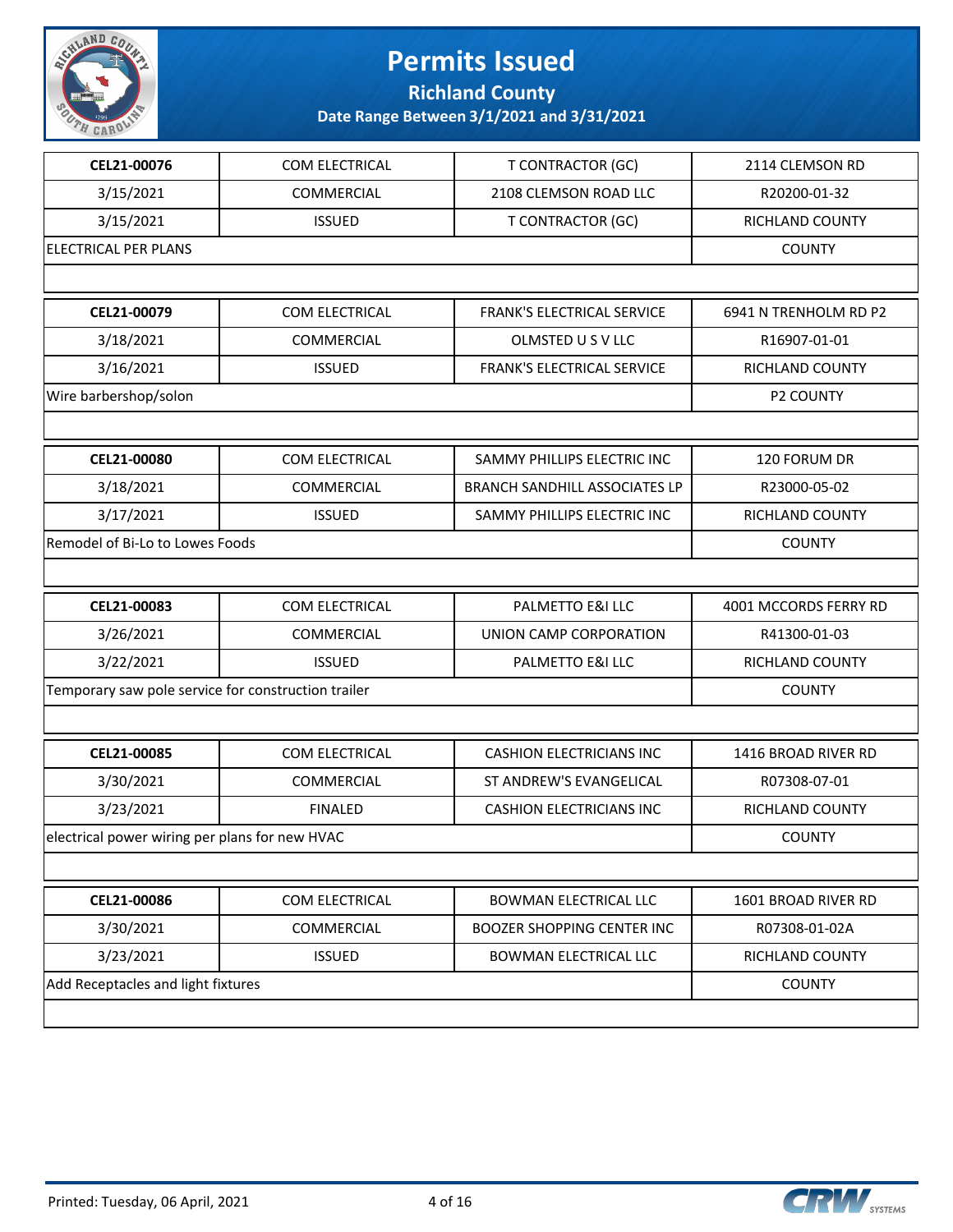

**Richland County**

**Date Range Between 3/1/2021 and 3/31/2021**

| CEL21-00090                | COM ELECTRICAL | T CONTRACTOR (MC)                | 2708 CLEMSON RD B      |
|----------------------------|----------------|----------------------------------|------------------------|
| 3/29/2021                  | COMMERCIAL     | <b>CLEMSON ROAD PARTNERS LLC</b> | R17400-06-09           |
| 3/25/2021                  | <b>ISSUED</b>  | T CONTRACTOR (GC)                | <b>RICHLAND COUNTY</b> |
| <b>IELECTRIC PER PLANS</b> |                |                                  | <b>B COUNTY</b>        |
|                            |                |                                  |                        |

#### **Number of COM ELECTRICAL/COMMERCIAL Permits: 24**

| CMG21-00051                                             | COM MECHANICAL/GAS                                          | CENTRAL HEATING & AIR COND SVC<br><b>INC</b>                                                                                                                                                                                                                                  | 1416 BROAD RIVER RD   |
|---------------------------------------------------------|-------------------------------------------------------------|-------------------------------------------------------------------------------------------------------------------------------------------------------------------------------------------------------------------------------------------------------------------------------|-----------------------|
| 3/8/2021                                                | Unassigned                                                  | ST ANDREW'S EVANGELICAL                                                                                                                                                                                                                                                       | R07308-07-01          |
| 1/13/2021                                               | <b>ISSUED</b>                                               | <b>CENTRAL HEATING &amp; AIR COND SVC</b><br><b>INC</b>                                                                                                                                                                                                                       | RICHLAND COUNTY       |
| Remove and replace Hvac systems                         |                                                             |                                                                                                                                                                                                                                                                               | <b>COUNTY</b>         |
|                                                         |                                                             |                                                                                                                                                                                                                                                                               |                       |
| CMG21-00060                                             | COM MECHANICAL/GAS                                          | <b>BRIANS HEATING &amp; COOLING LLC</b>                                                                                                                                                                                                                                       | 9704 TWO NOTCH RD A   |
| 3/16/2021                                               | Unassigned                                                  | SHOPS AT TIFFANYS LLC THE                                                                                                                                                                                                                                                     | R20014-04-08          |
| 1/22/2021                                               | <b>FINALED</b>                                              | <b>BRIANS HEATING &amp; COOLING LLC</b>                                                                                                                                                                                                                                       | RICHLAND COUNTY       |
| <b>HVAC</b> equipment                                   |                                                             |                                                                                                                                                                                                                                                                               | A COUNTY              |
|                                                         |                                                             |                                                                                                                                                                                                                                                                               |                       |
| CMG21-00069                                             | COM MECHANICAL/GAS                                          | ACMS MECHANICAL SERVICES INC                                                                                                                                                                                                                                                  | 2000 CLEMSON RD       |
| 3/15/2021                                               | Unassigned                                                  | MAGNOLIA POINTE JV LLC                                                                                                                                                                                                                                                        | R20200-02-07          |
| 2/8/2021                                                | <b>FINALED</b>                                              | ACMS MECHANICAL SERVICES INC                                                                                                                                                                                                                                                  | RICHLAND COUNTY       |
|                                                         | PHASE II - Install 5 new roof top units and 2 air curtains  |                                                                                                                                                                                                                                                                               | <b>COUNTY</b>         |
| Roof top units, curbs, and duct drops only at this time |                                                             |                                                                                                                                                                                                                                                                               |                       |
| CMG21-00071                                             | COM MECHANICAL/GAS                                          | ACMS MECHANICAL SERVICES INC                                                                                                                                                                                                                                                  | 2108 CLEMSON RD       |
| 3/31/2021                                               | Unassigned                                                  | 2108 CLEMSON ROAD LLC                                                                                                                                                                                                                                                         | R20200-01-32          |
| 2/8/2021                                                | <b>FINALED</b>                                              | ACMS MECHANICAL SERVICES INC                                                                                                                                                                                                                                                  | RICHLAND COUNTY       |
|                                                         | Install 1 new Roof top unit, 3 duct systems, 3 exhaust fans |                                                                                                                                                                                                                                                                               | <b>COUNTY</b>         |
|                                                         |                                                             |                                                                                                                                                                                                                                                                               |                       |
| CMG21-00074                                             | COM MECHANICAL/GAS                                          | SOUTHERN ATLANTIC MECHANICAL<br>CONTRS (MC)                                                                                                                                                                                                                                   | 3517 DREHER SHOALS RD |
| 3/17/2021                                               | Unassigned                                                  | DUTCH FORK BAPT CHURCH                                                                                                                                                                                                                                                        | R02414-02-03          |
| 2/16/2021                                               | <b>ISSUED</b>                                               | SOUTHERN ATLANTIC MECHANICAL<br>CONTRS (MC)                                                                                                                                                                                                                                   | RICHLAND COUNTY       |
| Install new VRF System                                  |                                                             |                                                                                                                                                                                                                                                                               | <b>COUNTY</b>         |
|                                                         |                                                             | (1) 6T heat pump system with (5) wall mounted ahu's and (2) ducted units. Wall mounted ahu's provided with field installed condensate<br>pumps, Ducted ahu's to use P-trap/gravity drains. All ahu's provided with field installed refrigerant isolation ball valves. Outdoor |                       |

condenser provided with field installed hail guard kit.

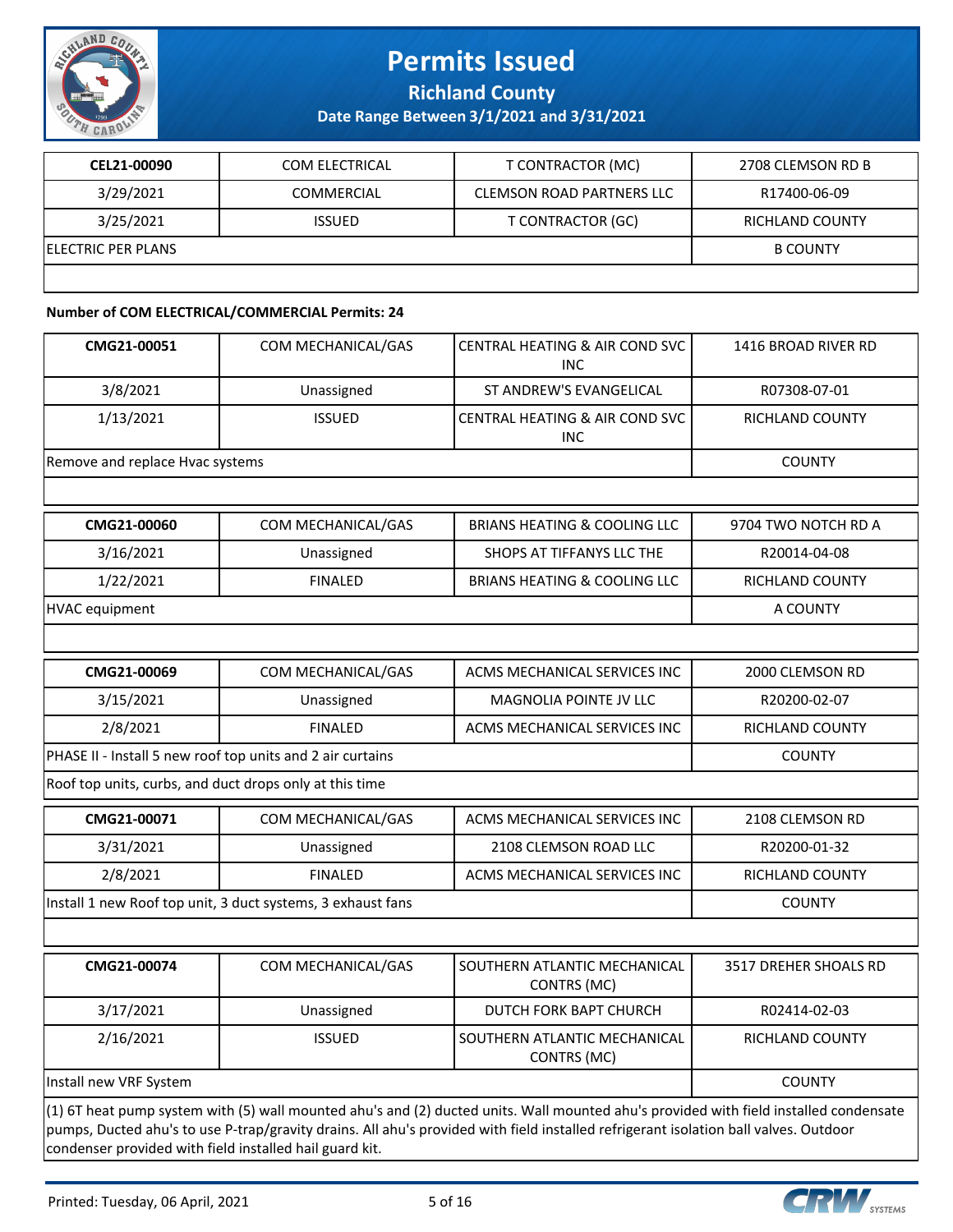

**Richland County**

| CMG21-00079                                  | COM MECHANICAL/GAS                                                       | PEOPLES CHOICE PLUMBING                 | 1601 BROAD RIVER RD A    |
|----------------------------------------------|--------------------------------------------------------------------------|-----------------------------------------|--------------------------|
| 3/17/2021                                    | Unassigned                                                               | <b>BOOZER SHOPPING CENTER INC</b>       | R07308-01-02A            |
| 3/1/2021                                     | <b>ISSUED</b>                                                            | PEOPLES CHOICE PLUMBING                 | RICHLAND COUNTY          |
|                                              | Installation of Natural Gas in connection with cooking equip             |                                         | A COUNTY                 |
|                                              |                                                                          |                                         |                          |
| CMG21-00082                                  | COM MECHANICAL/GAS                                                       | REFRIGERATION SERVICES INC              | 9732 TWO NOTCH RD        |
| 3/8/2021                                     | Unassigned                                                               | <b>NCNB SOUTH CAROLINA</b>              | R20014-04-02             |
| 3/4/2021                                     | <b>FINALED</b>                                                           | REFRIGERATION SERVICES INC              | RICHLAND COUNTY          |
| Relocate supply and return ducts for remodel |                                                                          |                                         | <b>COUNTY</b>            |
| Work under CBD20-00254                       |                                                                          |                                         |                          |
| CMG21-00083                                  | COM MECHANICAL/GAS                                                       | SIFCO MECHANICAL INC                    | 3081 LONGTOWN COMMONS DR |
| 3/4/2021                                     | Unassigned                                                               | HALLE PROPERTIES LLC                    | R17400-05-44             |
| 3/4/2021                                     | <b>FINALED</b>                                                           | SIFCO MECHANICAL INC                    | RICHLAND COUNTY          |
| LMC 1ST FL PT Imaging, Cafe Upfit            |                                                                          |                                         | <b>COUNTY</b>            |
|                                              |                                                                          |                                         |                          |
| CMG21-00084                                  | COM MECHANICAL/GAS                                                       | NORTHPOINT HEAT & AIR CO INC            | 90 MALLET HILL RD        |
| 3/10/2021                                    | Unassigned                                                               | WILDEWOOD COMMUNITY<br><b>PARTNERS</b>  | R22716-01-01             |
| 3/4/2021                                     | <b>ISSUED</b>                                                            | NORTHPOINT HEAT & AIR CO INC            | RICHLAND COUNTY          |
| Install new gas lines to outdoor fire bowls  |                                                                          |                                         | <b>COUNTY</b>            |
|                                              |                                                                          |                                         |                          |
| CMG21-00087                                  | COM MECHANICAL/GAS                                                       | <b>BOILER MASTERS INC (MC)</b>          | 10800 FARROW RD          |
| 3/30/2021                                    | Unassigned                                                               | PDI-LINDE GAS NORTH AMERICA LLC         | R17600-02-20             |
| 3/8/2021                                     | <b>ISSUED</b>                                                            | <b>BOILER MASTERS INC (MC)</b>          | RICHLAND COUNTY          |
| Replacement Boiler                           |                                                                          |                                         | COUNTY                   |
|                                              | 650,000 BTU Propane Fired Outdoor Boiler w/ Existing Liquid Propane Tank |                                         |                          |
| CMG21-00088                                  | COM MECHANICAL/GAS                                                       | KIRK COMMERCIAL CONSTRUCTION<br>LLC(MC) | 1 SUNBELT CT             |
| 3/11/2021                                    | Unassigned                                                               | <b>NV LLC</b>                           | R09409-01-24             |
| 3/9/2021                                     | <b>ISSUED</b>                                                            | KIRK COMMERCIAL CONSTRUCTION<br>LLC(MC) | RICHLAND COUNTY          |
| <b>HVAC</b> installation                     |                                                                          |                                         | <b>COUNTY</b>            |
|                                              |                                                                          |                                         |                          |

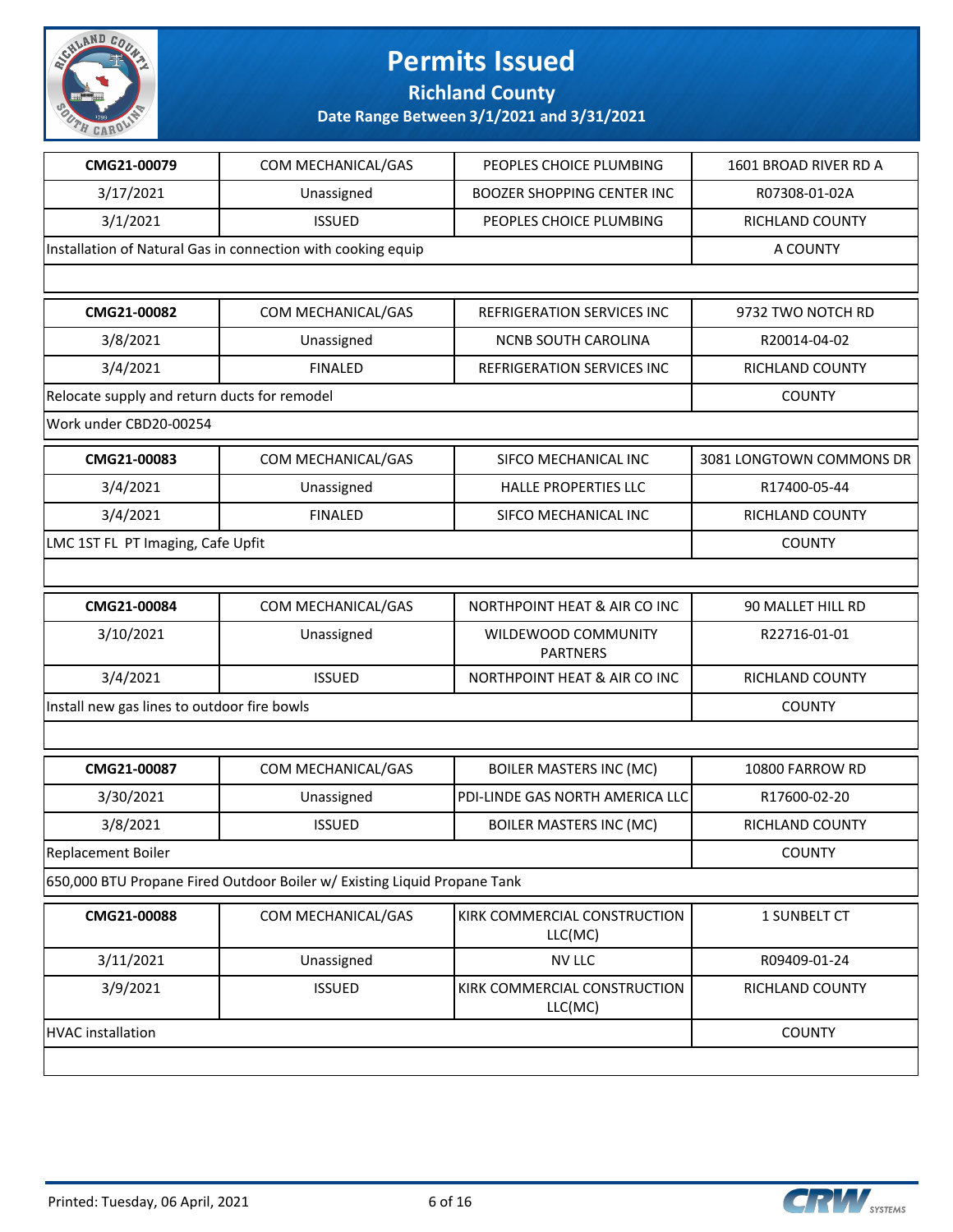

**Richland County**

| CMG21-00094                             | COM MECHANICAL/GAS                                        | <b>WALKER WHITE INC</b>                | 2000 CLEMSON RD        |
|-----------------------------------------|-----------------------------------------------------------|----------------------------------------|------------------------|
| 3/15/2021                               | Unassigned                                                | <b>MAGNOLIA POINTE JV LLC</b>          | R20200-02-07           |
| 3/15/2021                               | <b>ISSUED</b>                                             | <b>WALKER WHITE INC</b>                | RICHLAND COUNTY        |
| RUN NEW GAS LINE FROM METER TO (5) RTU. |                                                           |                                        | <b>COUNTY</b>          |
|                                         |                                                           |                                        |                        |
| CMG21-00095                             | COM MECHANICAL/GAS                                        | <b>T CONTRACTOR (GC)</b>               | 2114 CLEMSON RD        |
| 3/15/2021                               | Unassigned                                                | 2108 CLEMSON ROAD LLC                  | R20200-01-32           |
| 3/15/2021                               | <b>ISSUED</b>                                             | <b>T CONTRACTOR (GC)</b>               | <b>RICHLAND COUNTY</b> |
| MECHANICAL PER PLANS                    |                                                           |                                        | <b>COUNTY</b>          |
|                                         |                                                           |                                        |                        |
| CMG21-00096                             | COM MECHANICAL/GAS                                        | COOL CARE INC                          | 1200 SAINT ANDREWS RD  |
| 3/25/2021                               | Unassigned                                                | ST ANDREWS APARTMENT<br><b>COMPLEX</b> | R06012-04-13           |
| 3/16/2021                               | <b>ISSUED</b>                                             | COOL CARE INC                          | RICHLAND COUNTY        |
|                                         | (1) 2.5 Ton Split Heat Pump and (1) 3 Ton Split Heat Pump |                                        | <b>COUNTY</b>          |
| Both Units for Main Office Area         |                                                           |                                        |                        |
| CMG21-00100                             | COM MECHANICAL/GAS                                        | COOL CARE INC                          | 2700 BROAD RIVER RD B  |
| 3/25/2021                               | Unassigned                                                | 2700 BROAD RIVER LLC                   | R06015-02-01           |
| 3/25/2021                               | <b>ISSUED</b>                                             | COOL CARE INC                          | RICHLAND COUNTY        |
| (2) 5 Ton Split Heat Pumps              |                                                           |                                        | <b>B COUNTY</b>        |
|                                         |                                                           |                                        |                        |
| CMG21-00101                             | COM MECHANICAL/GAS                                        |                                        | 2708 CLEMSON RD B      |
| 3/29/2021                               | Unassigned                                                |                                        | R17400-06-09           |
| 3/26/2021                               | <b>ISSUED</b>                                             | <b>T CONTRACTOR (MC)</b>               | RICHLAND COUNTY        |
| MECHANICAL PER PLANS                    |                                                           |                                        | <b>B COUNTY</b>        |
|                                         |                                                           |                                        |                        |
| CMG21-00105                             | COM MECHANICAL/GAS                                        | <b>TERRENCE T JOHNSON</b>              | 2700 BROAD RIVER RD D  |
| 3/31/2021                               | Unassigned                                                | 2700 BROAD RIVER LLC                   | R06015-02-01           |
| 3/30/2021                               | <b>ISSUED</b>                                             | <b>TERRENCE T JOHNSON</b>              | RICHLAND COUNTY        |
| New Hood Exhaust Installation           |                                                           |                                        | <b>D COUNTY</b>        |
|                                         |                                                           |                                        |                        |

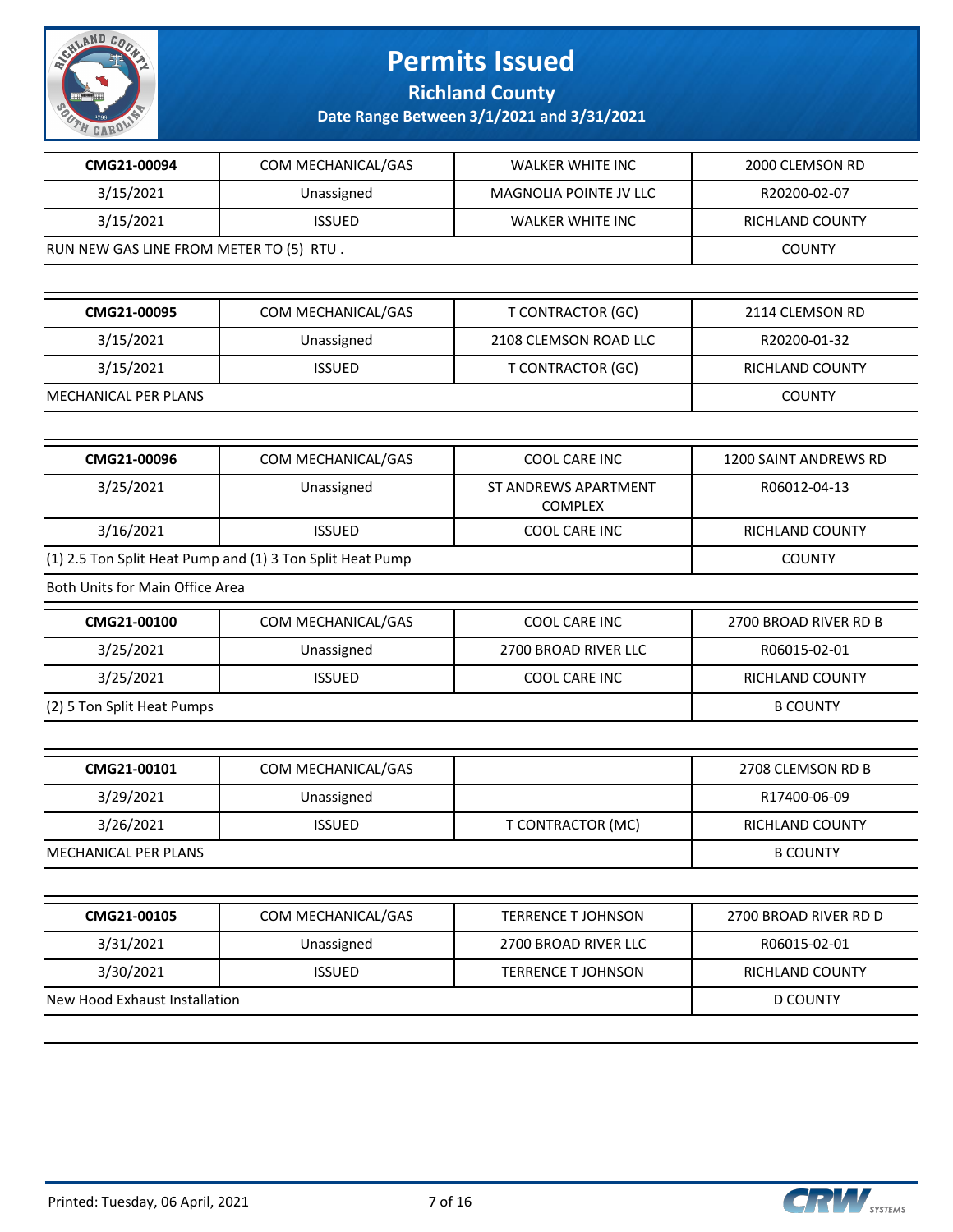

**Richland County**

**Date Range Between 3/1/2021 and 3/31/2021**

| CMG21-00108                                   | COM MECHANICAL/GAS | WPG GROUP LLC                 | <b>150 LAGUNA VISTA DR</b> |  |
|-----------------------------------------------|--------------------|-------------------------------|----------------------------|--|
| 3/31/2021                                     | Unassigned         | INMAN DONTRELLE JAVAAR ETAL   | R02315-01-01               |  |
| 3/31/2021                                     | <b>VOID</b>        | WPG GROUP LLC                 | RICHLAND COUNTY            |  |
| Run new gas line to pool heater               |                    |                               | <b>COUNTY</b>              |  |
|                                               |                    |                               |                            |  |
| CONTRACTOR APPLIED FOR THE WRONG PERMIT TYPE. |                    |                               |                            |  |
| CMG21-00109                                   | COM MECHANICAL/GAS | <b>DESIGN AIR SYSTEMS INC</b> | 1013 BARMETTLER PL         |  |
| 3/31/2021                                     | Unassigned         |                               | R06016-01-10               |  |

3/31/2021 | ISSUED | DESIGN AIR SYSTEMS INC | RICHLAND COUNTY

INSTALL HVAC SYSTEM COUNTY

#### **Number of COM MECHANICAL/GAS/Unassigned Permits: 19**

| CPL21-00013                             | <b>COM PLUMBING</b> | E S WHITLEY PLUMBING                             | 11115 BROAD RIVER RD   |
|-----------------------------------------|---------------------|--------------------------------------------------|------------------------|
| 3/17/2021                               | Unassigned          | <b>BROAD RIVER OP-E LLC</b>                      | R02600-07-08           |
| 1/19/2021                               | <b>ISSUED</b>       | E S WHITLEY PLUMBING                             | RICHLAND COUNTY        |
|                                         |                     |                                                  | <b>COUNTY</b>          |
|                                         |                     |                                                  |                        |
| CPL21-00036                             | <b>COM PLUMBING</b> | STEVE TATE & SON PLUMBING INC<br>(MC)            | 120 FORUM DR           |
| 3/17/2021                               | Unassigned          | <b>BRANCH SANDHILL ASSOCIATES LP</b>             | R23000-05-02           |
| 3/2/2021                                | <b>ISSUED</b>       | STEVE TATE & SON PLUMBING INC<br>(MC)            | RICHLAND COUNTY        |
| PLUMBING FOR RENOVATIONS AT LOWES FOODS |                     |                                                  | <b>COUNTY</b>          |
|                                         |                     |                                                  |                        |
| CPL21-00037                             | <b>COM PLUMBING</b> | CAROLINA PLUMBING OF SC INC                      | 111 HOBART RD          |
| 3/4/2021                                | Unassigned          | <b>HOBART PROPERTIES LLC</b>                     | R17600-02-62           |
| 3/4/2021                                | <b>ISSUED</b>       | CAROLINA PLUMBING OF SC INC                      | <b>RICHLAND COUNTY</b> |
| Complete interior plumbing for Building |                     |                                                  | <b>COUNTY</b>          |
|                                         |                     |                                                  |                        |
| CPL21-00038                             | <b>COM PLUMBING</b> | <b>VOUCH PROFESSIONAL SERVICES</b><br><b>LLC</b> | 6941 N TRENHOLM RD P2  |
| 3/8/2021                                | Unassigned          | OLMSTED U S V LLC                                | R16907-01-01           |
| 3/5/2021                                | <b>ISSUED</b>       | <b>VOUCH PROFESSIONAL SERVICES</b><br>LLC        | RICHLAND COUNTY        |
| Rough in and set out fixtures           |                     |                                                  | <b>P2 COUNTY</b>       |
|                                         |                     |                                                  |                        |

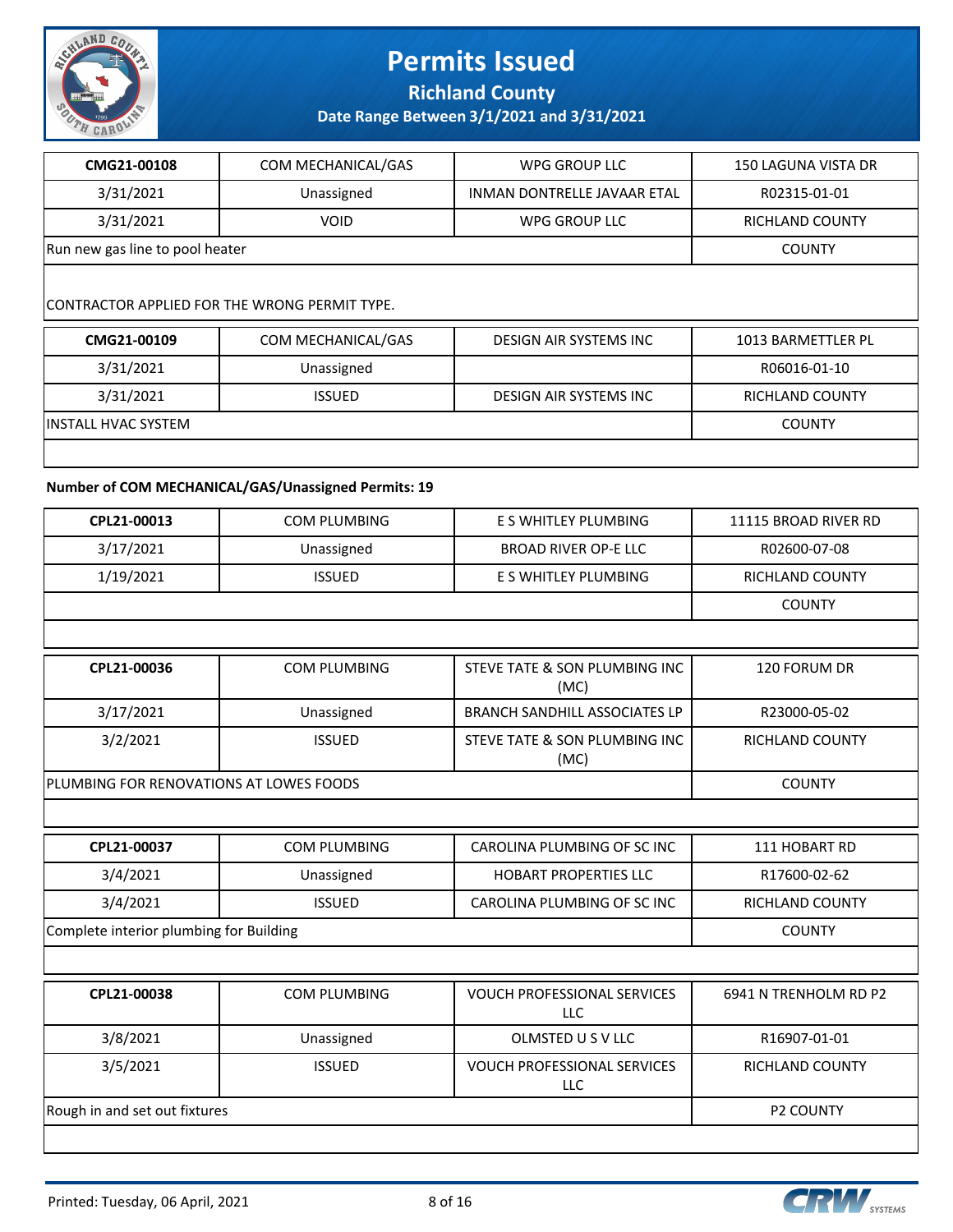

**Richland County**

| CPL21-00039                                      | COM PLUMBING                                                | HILL PLUMBING & ELECTRIC<br><b>COMPANY INC</b> | 124 KILLIAN COMMONS PKWY |
|--------------------------------------------------|-------------------------------------------------------------|------------------------------------------------|--------------------------|
| 3/16/2021                                        | Unassigned                                                  | COUGAR COLUMBIA REAL<br><b>PROPERTY</b>        | R17400-09-17             |
| 3/10/2021                                        | <b>ISSUED</b>                                               | HILL PLUMBING & ELECTRIC<br><b>COMPANY INC</b> | RICHLAND COUNTY          |
| install plumbing per the plans and specs         |                                                             |                                                | <b>COUNTY</b>            |
| in coordination with GC permit #cbd20-00199      |                                                             |                                                |                          |
| CPL21-00040                                      | <b>COM PLUMBING</b>                                         | <b>PIPE MASTERS</b>                            | 10050 TWO NOTCH RD 9     |
| 3/31/2021                                        | Unassigned                                                  | COLUMBIA NORTHPOINT WMS LLC                    | R22808-02-28             |
| 3/11/2021                                        | <b>ISSUED</b>                                               | <b>PIPE MASTERS</b>                            | RICHLAND COUNTY          |
| Putting pipes in for kitchen sink & restroom     |                                                             |                                                | 9 COUNTY                 |
|                                                  |                                                             |                                                |                          |
| CPL21-00042                                      | <b>COM PLUMBING</b>                                         | <b>T CONTRACTOR (GC)</b>                       | 2114 CLEMSON RD          |
| 3/15/2021                                        | Unassigned                                                  | 2108 CLEMSON ROAD LLC                          | R20200-01-32             |
| 3/15/2021                                        | <b>ISSUED</b>                                               | <b>T CONTRACTOR (GC)</b>                       | <b>RICHLAND COUNTY</b>   |
| PLUMBING PER PLANS                               |                                                             |                                                | <b>COUNTY</b>            |
|                                                  |                                                             |                                                |                          |
| CPL21-00044                                      | <b>COM PLUMBING</b>                                         | <b>BELL'S PLUMBING</b>                         | 8801 BLUFF RD            |
| 3/23/2021                                        | Unassigned                                                  | MT NEBO BAPTIST CHURCH                         | R36500-03-25             |
| 3/17/2021                                        | <b>ISSUED</b>                                               | <b>Bell's Plumbing</b>                         | RICHLAND COUNTY          |
| Install plumbing for men's and women's restroom. |                                                             |                                                | <b>COUNTY</b>            |
|                                                  | ** PLEASE NOTE- COMMERCIAL PLUMBING LICENSE M115114         |                                                |                          |
| CPL21-00045                                      | <b>COM PLUMBING</b>                                         | PEOPLES CHOICE PLUMBING                        | 1601 BROAD RIVER RD A    |
| 3/19/2021                                        | Unassigned                                                  | <b>BOOZER SHOPPING CENTER INC</b>              | R07308-01-02A            |
| 3/18/2021                                        | <b>ISSUED</b>                                               | PEOPLES CHOICE PLUMBING                        | RICHLAND COUNTY          |
|                                                  | Installation of Natural Gas Water Heater in connection with |                                                | A COUNTY                 |
|                                                  |                                                             |                                                |                          |
| CPL21-00051                                      | COM PLUMBING                                                | A & T PLUMBING INC                             | 100 CENTER POINT CIR     |
| 3/31/2021                                        | Unassigned                                                  |                                                | R06010-01-08             |
| 3/23/2021                                        | <b>ISSUED</b>                                               | A & T PLUMBING INC                             | RICHLAND COUNTY          |
|                                                  |                                                             |                                                | <b>COUNTY</b>            |
|                                                  |                                                             |                                                |                          |

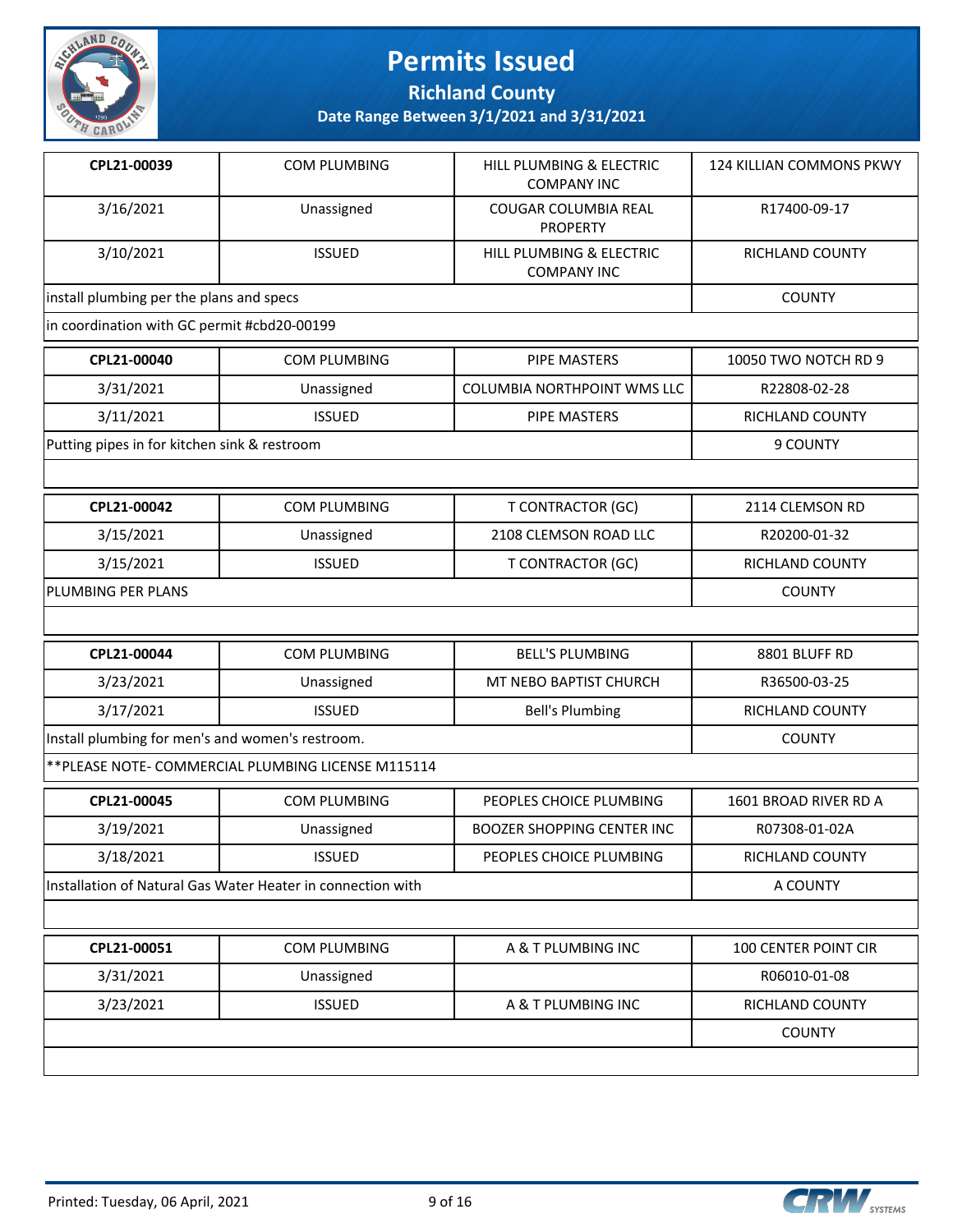

**Richland County**

**Date Range Between 3/1/2021 and 3/31/2021**

| CPL21-00053        | COM PLUMBING                                      | <b>T CONTRACTOR (GC)</b>      | 2708 CLEMSON RD B      |
|--------------------|---------------------------------------------------|-------------------------------|------------------------|
| 3/29/2021          | Unassigned                                        |                               | R17400-06-09           |
| 3/26/2021          | <b>ISSUED</b>                                     | T CONTRACTOR (MC)             | <b>RICHLAND COUNTY</b> |
| PLUMBING PER PLANS |                                                   |                               | <b>B COUNTY</b>        |
|                    |                                                   |                               |                        |
|                    |                                                   |                               |                        |
| CPL21-00055        | COM PLUMBING                                      | <b>BETTY WILLIAMS</b>         | 631 PROMENADE PL 11    |
| 3/31/2021          | Unassigned                                        | SANDHILL CENTER LLC           | R22900-02-15           |
| 3/29/2021          | <b>FINALED</b>                                    | SOUTH CAROLINA PLUMBING & GAS | <b>RICHLAND COUNTY</b> |
|                    | IMOVE MOP SINK AND INSTALL SHAMPOO HAIR WASH SINK |                               | <b>11 COUNTY</b>       |

#### **Number of COM PLUMBING/Unassigned Permits: 12**

| CBD20-00199                                         | COMMERCIAL ADD & ADD/ALT | CHOATE CONSTRUCTION COMPANY             | 124 KILLIAN COMMONS PKWY |
|-----------------------------------------------------|--------------------------|-----------------------------------------|--------------------------|
| 3/2/2021                                            | <b>ADDITION</b>          | COUGAR COLUMBIA REAL<br><b>PROPERTY</b> | R17400-09-17             |
| 10/20/2020                                          | <b>ISSUED</b>            | CHOATE CONSTRUCTION COMPANY             | RICHLAND COUNTY          |
| Expansion of existing automotive Service Department | <b>COUNTY</b>            |                                         |                          |
| CMU construction to match existing                  |                          |                                         |                          |

#### **Number of COMMERCIAL ADD & ADD/ALT/ADDITION Permits: 1**

| CBD20-00215                                           | <b>COMMERCIAL ALTERATIONS</b>                                                                  | <b>DUFF STALVEY</b>                     | 2746 DECKER BLVD A              |
|-------------------------------------------------------|------------------------------------------------------------------------------------------------|-----------------------------------------|---------------------------------|
| 3/11/2021                                             | Unassigned                                                                                     | SC FASHION PLACE LLC                    | R16908-08-04                    |
| 11/4/2020                                             | <b>FINALED</b>                                                                                 | <b>DUFF STALVEY</b>                     | RICHLAND COUNTY                 |
| <b>INSTALL SECURITY SHUTTERS NO MEP</b>               |                                                                                                |                                         | A COUNTY                        |
|                                                       | Install manual roll-up security shutters to the interior of the storefront only. Mo MEP scope. |                                         |                                 |
| CBD20-00248                                           | <b>COMMERCIAL ALTERATIONS</b>                                                                  | <b>CHOATE CONSTRUCTION COMPANY</b>      | <b>124 KILLIAN COMMONS PKWY</b> |
| 3/2/2021                                              | Unassigned                                                                                     | COUGAR COLUMBIA REAL<br><b>PROPERTY</b> | R17400-09-17                    |
| 12/7/2020                                             | <b>ISSUED</b>                                                                                  | <b>CHOATE CONSTRUCTION COMPANY</b>      | <b>RICHLAND COUNTY</b>          |
| Renovation of existing automotive dealership showroom | <b>COUNTY</b>                                                                                  |                                         |                                 |
|                                                       |                                                                                                |                                         |                                 |
| CBD20-00261                                           | <b>COMMERCIAL ALTERATIONS</b>                                                                  | NETWORK BUILDING CONTRACTORS            | 1601 BROAD RIVER RD A           |
| 3/17/2021                                             | Unassigned                                                                                     | <b>BOOZER SHOPPING CENTER INC</b>       | R07308-01-02A                   |
| 12/16/2020                                            | <b>ISSUED</b>                                                                                  | NETWORK BUILDING CONTRACTORS            | <b>RICHLAND COUNTY</b>          |
| build walls- COMBINING 1599 AND1601 A                 | A COUNTY                                                                                       |                                         |                                 |
|                                                       |                                                                                                |                                         |                                 |

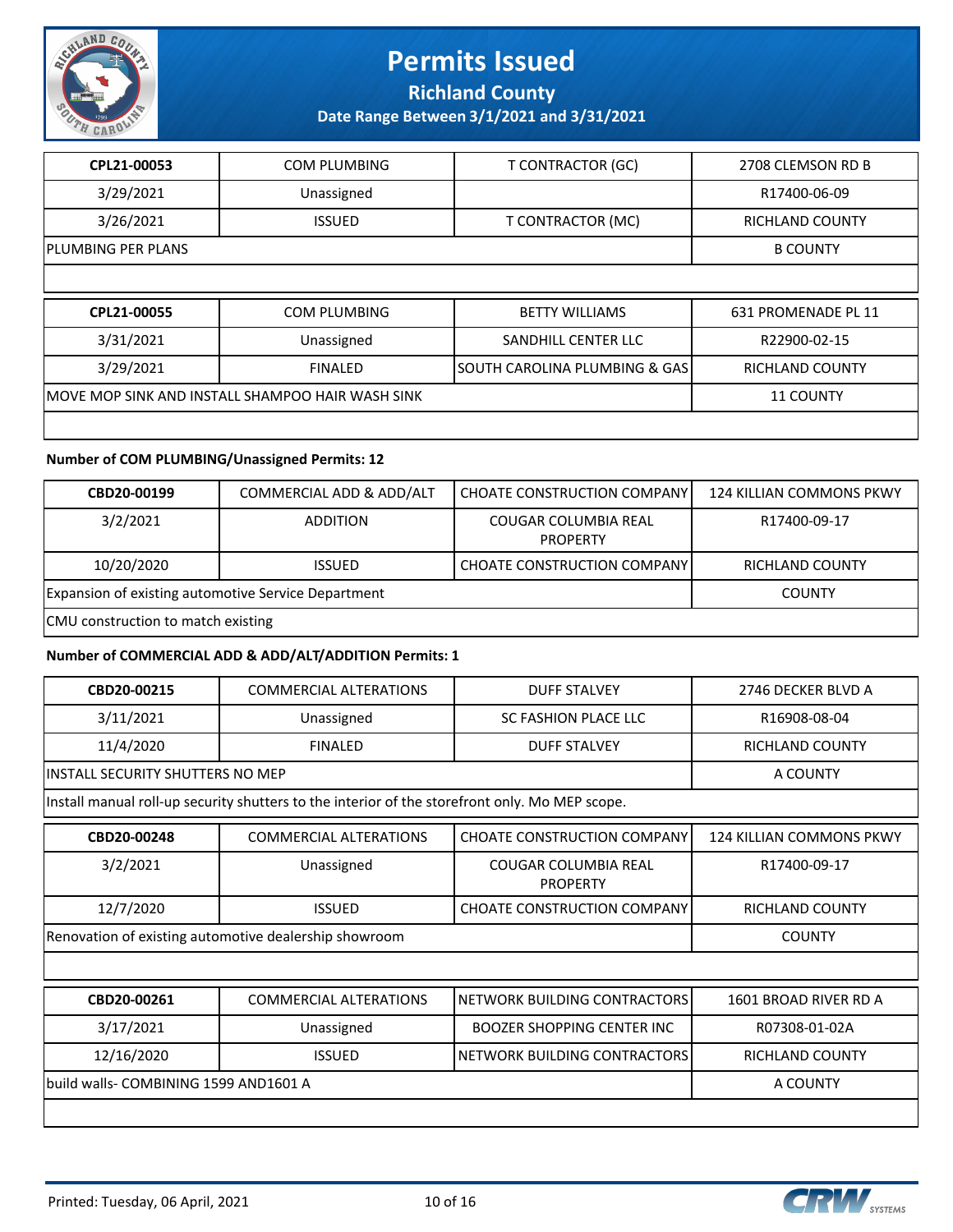

**Richland County**

| CBD21-00002                                     | <b>COMMERCIAL ALTERATIONS</b> | IZ C PAUL CONSTRUCTION COMPANY<br><b>INC</b>  | 10050 TWO NOTCH RD 9 |
|-------------------------------------------------|-------------------------------|-----------------------------------------------|----------------------|
| 3/23/2021                                       | Unassigned                    |                                               | R22808-02-28         |
| 1/4/2021                                        | <b>ISSUED</b>                 | IZ C PAUL CONSTRUCTION COMPANYI<br><b>INC</b> | RICHLAND COUNTY      |
| Building Upfit for restaurant US WINGS AND DELI |                               |                                               | 9 COUNTY             |
|                                                 |                               |                                               |                      |
| CBD21-00016                                     | <b>COMMERCIAL ALTERATIONS</b> | HARRISON FRENCH & ASSOCIATES,<br>$- - -$      | 10204 TWO NOTCH RD   |

|                                                              |               | LTD                                          |                 |
|--------------------------------------------------------------|---------------|----------------------------------------------|-----------------|
| 3/25/2021                                                    | Unassigned    |                                              | R22909-02-08    |
| 1/22/2021                                                    | <b>ISSUED</b> | MLE MERCHANDISING & SIGN<br><b>SOLUTIONS</b> | RICHLAND COUNTY |
| IREPLACE CAFE WITH ONLINE PICKUP OVERFLOW STORAGE ELECTRICAL |               |                                              | <b>COUNTY</b>   |

| CBD21-00020                             | <b>COMMERCIAL ALTERATIONS</b> | <b>IDANIELS &amp; DANIELS CONSTRUCTION</b><br><b>INC</b> | 7006 TWO NOTCH RD |
|-----------------------------------------|-------------------------------|----------------------------------------------------------|-------------------|
| 3/26/2021                               | Unassigned                    | <b>FORWARD CITY CHURCH</b>                               | R16903-04-13      |
| 2/3/2021                                | <b>ISSUED</b>                 | DANIELS & DANIELS CONSTRUCTION<br><b>INC</b>             | RICHLAND COUNTY   |
| Forward City Church Building Renovation |                               |                                                          | <b>COUNTY</b>     |

| CBD21-00023                                                         | <b>COMMERCIAL ALTERATIONS</b> | BARRINGER CONSTRUCTION, LLC                    | 5801 BLUFF RD          |
|---------------------------------------------------------------------|-------------------------------|------------------------------------------------|------------------------|
| 3/17/2021                                                           | Unassigned                    | <b>WESTINGHOUSE ELECTRIC</b><br><b>COMPANY</b> | R18600-01-02           |
| 2/4/2021                                                            | <b>ISSUED</b>                 | BARRINGER CONSTRUCTION, LLC                    | <b>RICHLAND COUNTY</b> |
| <b>Westinghouse Columbia Minor Interior and Exterior Renovation</b> |                               |                                                | <b>COUNTY</b>          |
|                                                                     |                               |                                                |                        |

| CBD21-00031                         | <b>COMMERCIAL ALTERATIONS</b> | TIMMONS CONTRACTING INC          | <b>100 CENTER POINT CIR</b> |
|-------------------------------------|-------------------------------|----------------------------------|-----------------------------|
| 3/26/2021                           | Unassigned                    | <b>CENTER POINT HOLDINGS LLC</b> | R06010-01-08                |
| 2/12/2021                           | ISSUED.                       | TIMMONS CONTRACTING INC          | RICHLAND COUNTY             |
| Full interior buildout- Major upfit |                               |                                  | <b>COUNTY</b>               |
|                                     |                               |                                  |                             |

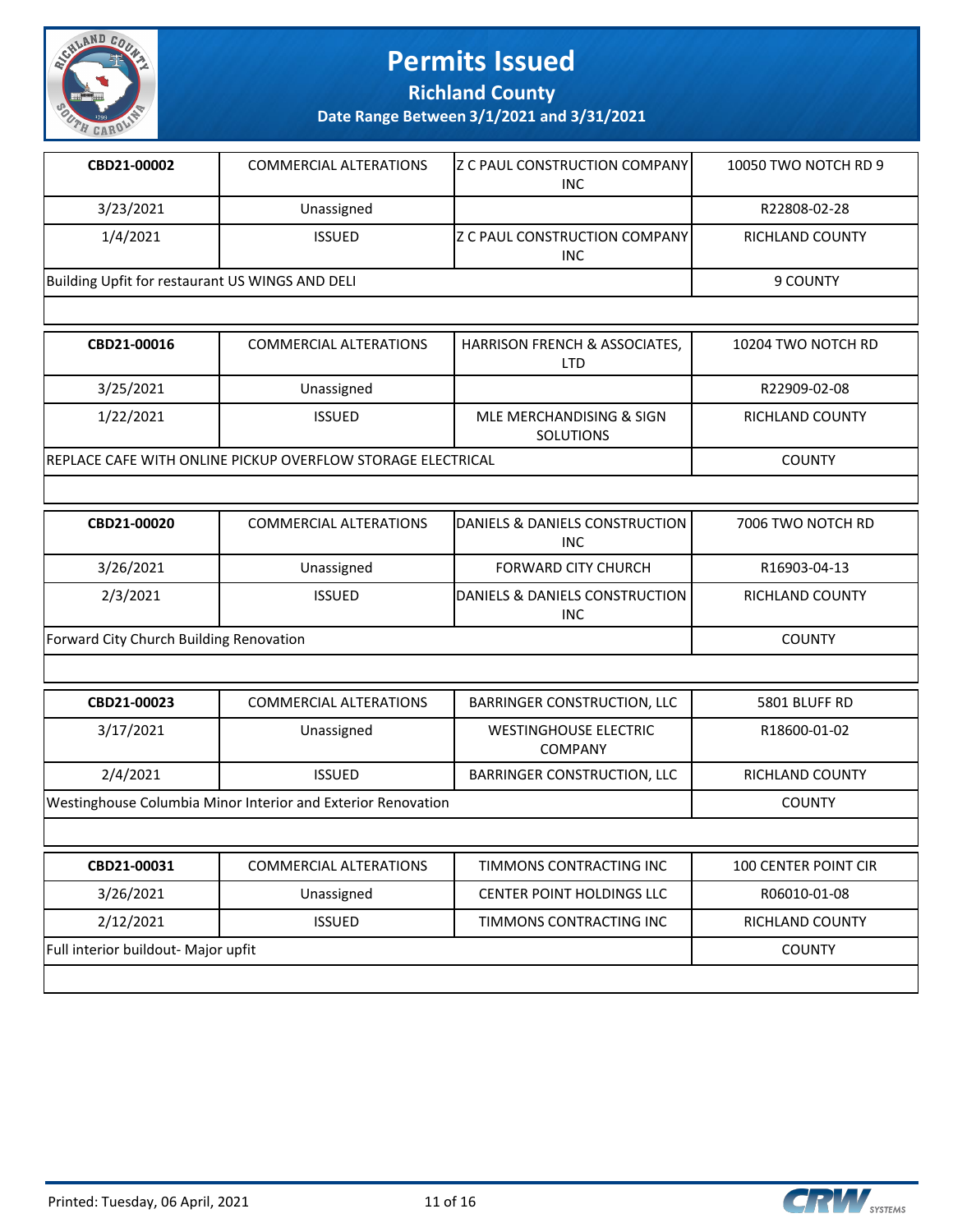

**Richland County**

**Date Range Between 3/1/2021 and 3/31/2021**

| CBD21-00038                                                  | COMMERCIAL ALTERATIONS | <b>CARBRA CONSTRUCTION &amp; DESIGN</b><br>INC | 6941 N TRENHOLM RD P2 |
|--------------------------------------------------------------|------------------------|------------------------------------------------|-----------------------|
| 3/2/2021                                                     | Unassigned             | OLMSTED U S V LLC                              | R16907-01-01          |
| 2/22/2021                                                    | <b>ISSUED</b>          | <b>CARBRA CONSTRUCTION &amp; DESIGN</b><br>INC | RICHLAND COUNTY       |
| Renovate unit for barbershop - plumbing, drywall, electrical |                        |                                                | <b>P2 COUNTY</b>      |

| CBD21-00039        | <b>COMMERCIAL ALTERATIONS</b> | T CONTRACTOR (GC)          | 2114 CLEMSON RD   |
|--------------------|-------------------------------|----------------------------|-------------------|
| 3/15/2021          | Unassigned                    | 2108 CLEMSON ROAD LLC      | R20200-01-32      |
| 2/23/2021          | <b>ISSUED</b>                 | <b>T CONTRACTOR (GC)</b>   | RICHLAND COUNTY   |
| upfit liquor store |                               |                            | <b>COUNTY</b>     |
|                    |                               |                            |                   |
| CBD21-00055        | <b>COMMERCIAL ALTERATIONS</b> | HUNTER CONSTRUCTION CO INC | 5608 PINESTRAW RD |

| 3/17/2021        | Unassigned                           |                                  | R14108-04-09           |
|------------------|--------------------------------------|----------------------------------|------------------------|
| 3/12/2021        | <b>ISSUED</b>                        | HUNTER CONSTRUCTION CO INC       | <b>RICHLAND COUNTY</b> |
|                  | FRAME WALLS AROUND PLUMBING FIXTURES |                                  |                        |
|                  |                                      |                                  |                        |
| CBD21-00056      | <b>COMMERCIAL ALTERATIONS</b>        | T CONTRACTOR (GC)                | 2708 CLEMSON RD B      |
| 3/29/2021        | Unassigned                           | <b>CLEMSON ROAD PARTNERS LLC</b> | R17400-06-09           |
| 3/15/2021        | <b>ISSUED</b>                        | T CONTRACTOR (GC)                | <b>RICHLAND COUNTY</b> |
| upfit Nail Salon |                                      |                                  | <b>B COUNTY</b>        |

#### **Number of COMMERCIAL ALTERATIONS/Unassigned Permits: 12**

| <b>CBRD21-00001</b>      | COMMERCIAL BOARDING | <b>HUGGINS RANDY &amp; CHARLOTTE</b> | 10701 GARNERS FERRY RD |
|--------------------------|---------------------|--------------------------------------|------------------------|
| 3/19/2021                | Unassigned          |                                      | R30600-07-01           |
| 3/19/2021                | <b>ISSUED</b>       |                                      | RICHLAND COUNTY        |
| <b>BOARD UP BUILDING</b> |                     |                                      | <b>COUNTY</b>          |
|                          |                     |                                      |                        |

#### **Number of COMMERCIAL BOARDING/Unassigned Permits: 1**

| OCCU21-00008                       | COMMERCIAL BUILDING CHANGE<br>OF USE | KAYLA SMITH | 9444 TWO NOTCH RD C |
|------------------------------------|--------------------------------------|-------------|---------------------|
| 3/2/2021                           | Unassigned                           |             | R20009-02-04        |
| 3/2/2021                           | <b>ISSUED</b>                        |             | RICHLAND COUNTY     |
| <b>FROM BUSINESS TO MERCANTILE</b> |                                      |             | C COUNTY            |
|                                    |                                      |             |                     |



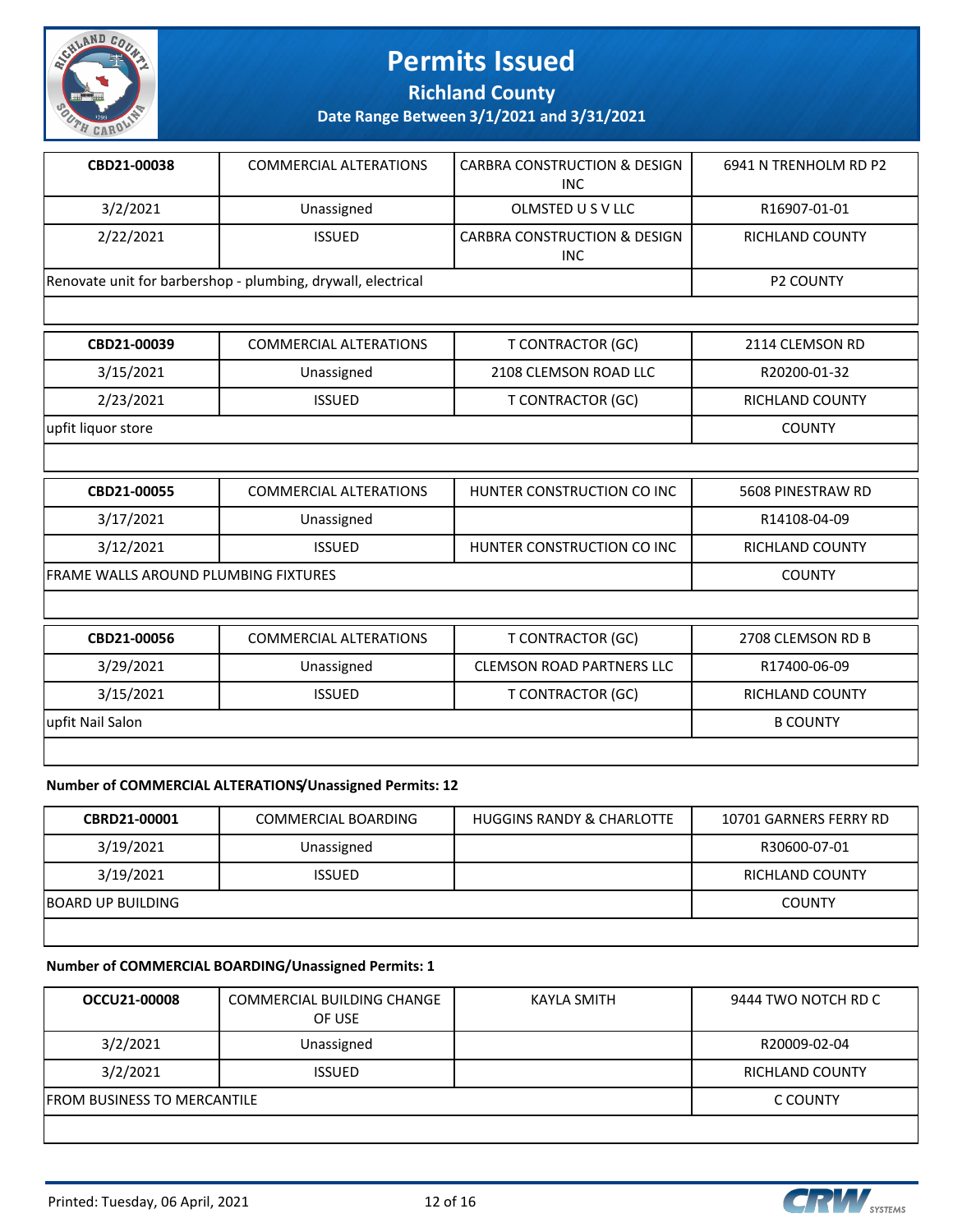

**Richland County**

**Date Range Between 3/1/2021 and 3/31/2021**

| OCCU21-00009      | COMMERCIAL BUILDING CHANGE<br>OF USE | SHAWNTEE LOPEZ | 6941 N TRENHOLM RD 5 |
|-------------------|--------------------------------------|----------------|----------------------|
| 3/4/2021          | Unassigned                           |                | R16907-01-01         |
| 3/4/2021          | <b>ISSUED</b>                        |                | RICHLAND COUNTY      |
| <b>NAIL SALON</b> |                                      |                | 5 COUNTY             |

| OCCU21-00010                   | COMMERCIAL BUILDING CHANGE<br>OF USE | <b>ASHLEY MCCLENDON</b> | 8502 TWO NOTCH RD J3 |
|--------------------------------|--------------------------------------|-------------------------|----------------------|
| 3/4/2021                       | Unassigned                           |                         | R19901-01-07         |
| 3/4/2021                       | <b>FINALED</b>                       |                         | RICHLAND COUNTY      |
| ISTEAMING & BODY SCULPTING SPA |                                      |                         | <b>J3 COUNTY</b>     |

| OCCU21-00011                            | COMMERCIAL BUILDING CHANGE<br>OF USE | <b>CHRISTIAN WILLIAMS</b> | 631 PROMENADE PL 11 |
|-----------------------------------------|--------------------------------------|---------------------------|---------------------|
| 3/18/2021                               | Unassigned                           |                           | R22900-02-15        |
| 3/18/2021                               | <b>ISSUED</b>                        |                           | RICHLAND COUNTY     |
| <b>GENTZ GROOMING LOUNGE/BARBERSHOP</b> |                                      |                           | <b>11 COUNTY</b>    |

| OCCU21-00012              | <b>COMMERCIAL BUILDING CHANGE</b><br>OF USE | <b>KAMERON WILLIS</b> | 9808 WILSON BLVD       |
|---------------------------|---------------------------------------------|-----------------------|------------------------|
| 3/31/2021                 | Unassigned                                  |                       | R14700-07-07           |
| 3/31/2021                 | <b>DISAPPROVED</b>                          |                       | <b>RICHLAND COUNTY</b> |
| <b>IMECHANICAL REPAIR</b> |                                             |                       | <b>COUNTY</b>          |
|                           |                                             |                       |                        |

#### **Number of COMMERCIAL BUILDING CHANGE OF USE/Unassigned Permits: 5**

| CMOD20-00004                                                                                                                                                      | COMMERCIAL MODULAR                                               | INDIGO DESIGN BUILD LLC      | 10115 FARROW RD |  |  |  |
|-------------------------------------------------------------------------------------------------------------------------------------------------------------------|------------------------------------------------------------------|------------------------------|-----------------|--|--|--|
| 3/15/2021                                                                                                                                                         | Unassigned                                                       | WHALEY STREET PROPERTIES LLC | R17500-04-35    |  |  |  |
| 12/3/2020                                                                                                                                                         | <b>ISSUED</b>                                                    | INDIGO DESIGN BUILD LLC      | RICHLAND COUNTY |  |  |  |
|                                                                                                                                                                   | Install Temporary Building at Existing Facility<br><b>COUNTY</b> |                              |                 |  |  |  |
| INEED TO SUBMIT SIGNED CONTRACT - TO INCLUDE COST AND SCOPE OF WORK<br> CBD19-00349 BUILDING PERMIT MUST BE APPROVED AND ISSUED BEFORE ANY SUB PERMITS ARE ISSUED |                                                                  |                              |                 |  |  |  |
| IF THIS IS FOR A CONSTRUCTION TRAILER - A DIFFERENT PERMIT TYPE IS REQUIRED                                                                                       |                                                                  |                              |                 |  |  |  |

**Number of COMMERCIAL MODULAR/Unassigned Permits: 1**

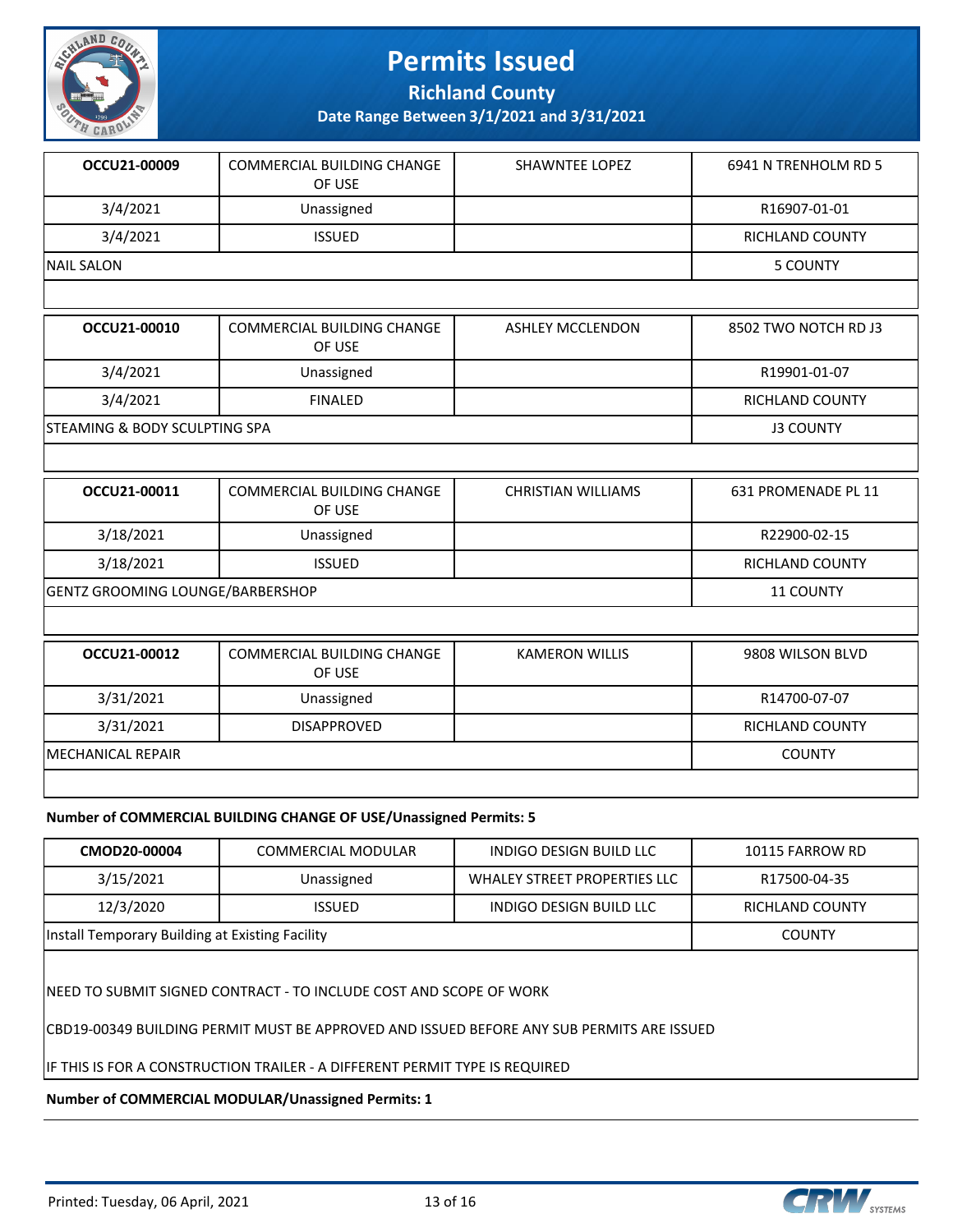

**Richland County**

**Date Range Between 3/1/2021 and 3/31/2021**

| CBD20-00072                                          | <b>COMMERCIAL NEW</b><br><b>CONSTRUCTION</b> | DELTA BUILDING SOLUTIONS LLC     | 8801 BLUFF RD          |
|------------------------------------------------------|----------------------------------------------|----------------------------------|------------------------|
| 3/23/2021                                            | <b>NEW BUILDING</b>                          | MT NEBO BAPTIST CHURCH           | R36500-03-25           |
| 4/21/2020                                            | <b>ISSUED</b>                                | DELTA BUILDING SOLUTIONS LLC     | <b>RICHLAND COUNTY</b> |
| Mt. Nebo Fellowship Hall Steel Building Construction |                                              |                                  | <b>COUNTY</b>          |
| 5400 sqft. - No sprinkler system required            |                                              |                                  |                        |
| CBD21-00029                                          | <b>COMMERCIAL NEW</b><br><b>CONSTRUCTION</b> | ARCHITECTURAL CONCEPTS INC       | 111 HOBART RD          |
| 3/17/2021                                            | <b>NEW BUILDING</b>                          | <b>HOBART PROPERTIES LLC</b>     | R17600-02-62           |
| 2/11/2021                                            | <b>ISSUED</b>                                | PALMETTO PAPER & SPECIALTIES INC | <b>RICHLAND COUNTY</b> |
| New self storage building - non climate control      | <b>COUNTY</b>                                |                                  |                        |
|                                                      |                                              |                                  |                        |
| CBD21-00034                                          | <b>COMMERCIAL NEW</b><br><b>CONSTRUCTION</b> | ARCHITECTURAL CONCEPTS INC       | 111 HOBART RD          |
| 3/4/2021                                             | <b>NEW BUILDING</b>                          | <b>HOBART PROPERTIES LLC</b>     | R17600-02-62           |
| 2/17/2021                                            | <b>ISSUED</b>                                | PALMETTO PAPER & SPECIALTIES INC | <b>RICHLAND COUNTY</b> |
| self storage building                                |                                              |                                  | <b>COUNTY</b>          |
|                                                      |                                              |                                  |                        |

#### **Number of COMMERCIAL NEW CONSTRUCTION/NEW BUILDING Permits: 3**

| FPS21-00048                    | FIRE PROTECTION SYSTEM ALARM | CAROLINA WIRING SERVICE LLC | 425 SUMMIT TERRACE CT 5 |
|--------------------------------|------------------------------|-----------------------------|-------------------------|
| 3/22/2021                      | Unassigned                   | BACK PORCH GROUP LLC THE    | R23000-03-29            |
| 3/11/2021                      | <b>ISSUED</b>                | CAROLINA WIRING SERVICE LLC | RICHLAND COUNTY         |
| <b>Fire Alarm Installation</b> |                              |                             | 5 COUNTY                |

#### **Number of FIRE PROTECTION SYSTEM ALARM/Unassigned Permits: 1**

| FPS21-00040                                     | FIRE PROTECTION SYSTEM AUTO<br><b>SUPPRESSION</b> | <b>RELIABLE FIRE AND SECURITY</b> | 216 AULT RD     |
|-------------------------------------------------|---------------------------------------------------|-----------------------------------|-----------------|
| 3/10/2021                                       | Unassigned                                        | <b>RICHARDSON ANTHONY &amp;</b>   | R24501-01-03    |
| 2/26/2021                                       | <b>ISSUED</b>                                     | <b>RELIABLE FIRE AND SECURITY</b> | RICHLAND COUNTY |
| Install fire suppression system in food trailer |                                                   |                                   | <b>COUNTY</b>   |
|                                                 |                                                   |                                   |                 |

#### **Number of FIRE PROTECTION SYSTEM AUTO SUPPRESSION/Unassigned Permits: 1**

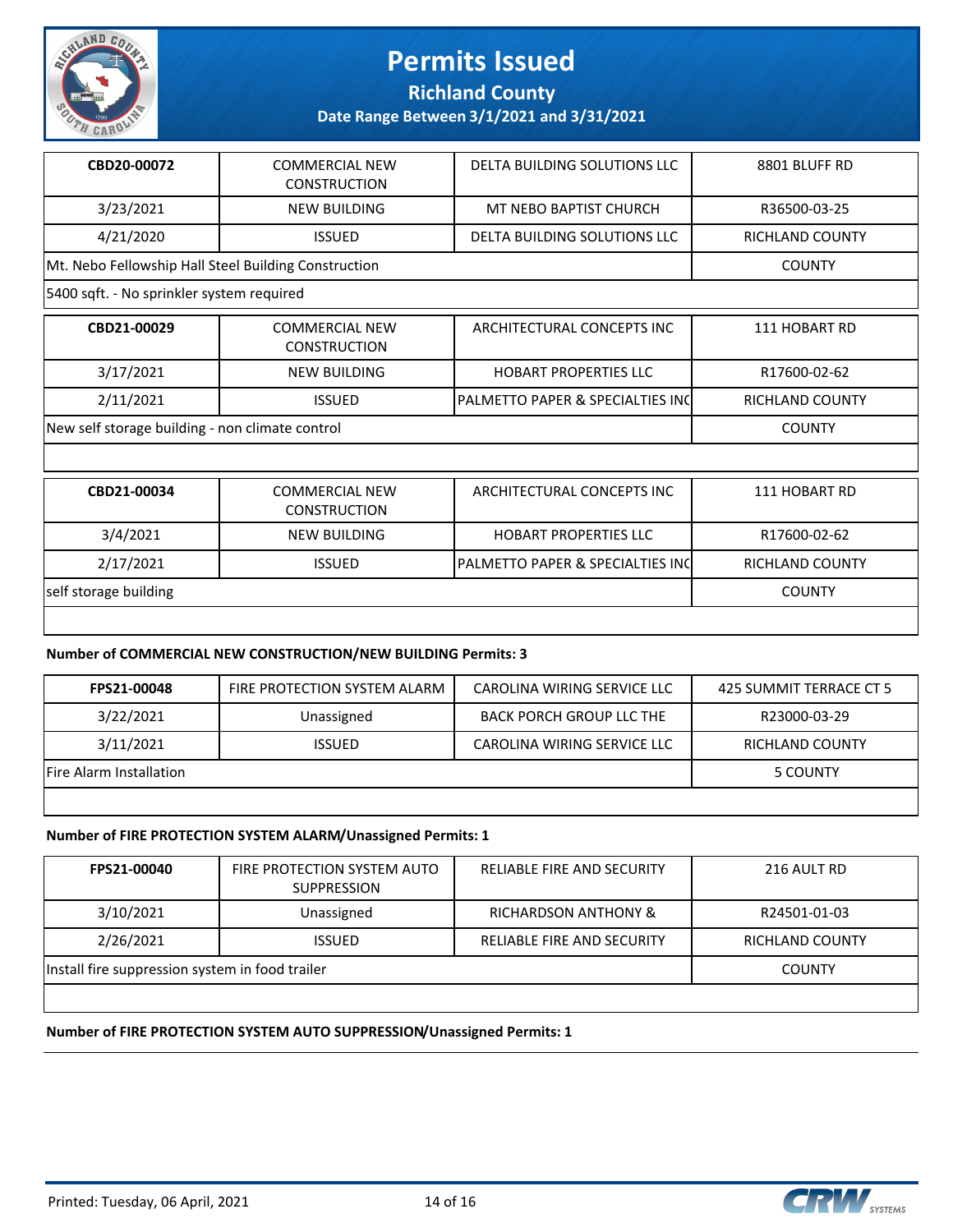

**Richland County**

**Date Range Between 3/1/2021 and 3/31/2021**

| FPS21-00047 | FIRE PROTECTION SYSTEM<br><b>SPRINKLER</b> | ASPIRE FIRE SPRNKLER INC | 2000 CLEMSON RD |
|-------------|--------------------------------------------|--------------------------|-----------------|
| 3/12/2021   | Unassigned                                 | MAGNOLIA POINTE JV LLC   | R20200-02-07    |
| 3/11/2021   | <b>ISSUED</b>                              | ASPIRE FIRE SPRNKLER INC | RICHLAND COUNTY |
|             |                                            |                          | <b>COUNTY</b>   |
|             |                                            |                          |                 |

#### **Number of FIRE PROTECTION SYSTEM SPRINKLER/Unassigned Permits: 1**

| TLCO21-00073                      | <b>TELECOMMUNICATIONS TOWER</b>                            | SKYWARD TELECOM LLC                            | 1220 MEDLIN ST         |  |  |  |
|-----------------------------------|------------------------------------------------------------|------------------------------------------------|------------------------|--|--|--|
| 3/2/2021                          | <b>EXISTING TOWER ADD</b>                                  | American Tower Corporation                     | R16309-03-02           |  |  |  |
| 2/24/2021                         | <b>FINALED</b>                                             | SKYWARD TELECOM LLC                            | <b>RICHLAND COUNTY</b> |  |  |  |
|                                   | Install of small cabinet at base of tower<br><b>COUNTY</b> |                                                |                        |  |  |  |
|                                   | No concrete work will require fiber and power to cabinet   |                                                |                        |  |  |  |
| TLCO21-00079                      | TELECOMMUNICATIONS TOWER                                   | <b>TOWER ENGINEERING</b><br>PROFESSIONALS-CHAR | 1935 BLUFF RD          |  |  |  |
|                                   |                                                            |                                                |                        |  |  |  |
| 3/31/2021                         | <b>EXISTING TOWER ADD</b>                                  | <b>American Tower</b>                          | R11115-06-02           |  |  |  |
| 3/11/2021                         | <b>ISSUED</b>                                              | Summitt Cellular Inc                           | <b>RICHLAND COUNTY</b> |  |  |  |
| Add and replace antennas and RRUs |                                                            |                                                | <b>COUNTY</b>          |  |  |  |

#### **Number of TELECOMMUNICATIONS TOWER/EXISTING TOWER ADD Permits: 2**

| TLCO21-00072                                       | TELECOMMUNICATIONS TOWER                                     | Michelle McCarten                                      | 8106 MONTICELLO RD     |
|----------------------------------------------------|--------------------------------------------------------------|--------------------------------------------------------|------------------------|
| 3/10/2021                                          | <b>EXISTING TOWER ALT</b>                                    | MCLANE D FRANKLIN IR                                   | R07700-02-16           |
| 2/24/2021                                          | <b>ISSUED</b>                                                | SUMMITT CELLULAR INC                                   | <b>RICHLAND COUNTY</b> |
|                                                    | T-Mobile is proposing to upgrade equipment on existing tower |                                                        | <b>COUNTY</b>          |
|                                                    |                                                              |                                                        |                        |
| TLCO21-00074                                       | TELECOMMUNICATIONS TOWER                                     | Amy Cordry obo American Tower /<br>T-Mobile / Ericsson | 5521 OLD FOREST DR     |
| 3/5/2021                                           | <b>EXISTING TOWER ALT</b>                                    | ALLTEL CELLULAR ASSOCIATES OF                          | R16706-02-03           |
| 3/2/2021                                           | <b>ISSUED</b>                                                | ERICSSON INC (GC)                                      | <b>RICHLAND COUNTY</b> |
| T-Mobile 8CO0300A EquipAdd / ATC 421465 / 13334686 | <b>COUNTY</b>                                                |                                                        |                        |
|                                                    |                                                              |                                                        |                        |
| TLCO21-00075                                       | <b>TELECOMMUNICATIONS TOWER</b>                              | Amy Cordry obo American Tower /<br>T-Mobile / Ericsson | <b>232 LEE RD</b>      |
| 3/9/2021                                           | <b>EXISTING TOWER ALT</b>                                    | <b>WELLS WILLIAM B</b>                                 | R20300-02-29           |
| 3/2/2021                                           | <b>ISSUED</b>                                                | ERICSSON INC (GC)                                      | <b>RICHLAND COUNTY</b> |
| T-Mobile 8CO0303A EquipAdd / ATC 97973 / 13334722  | <b>COUNTY</b>                                                |                                                        |                        |